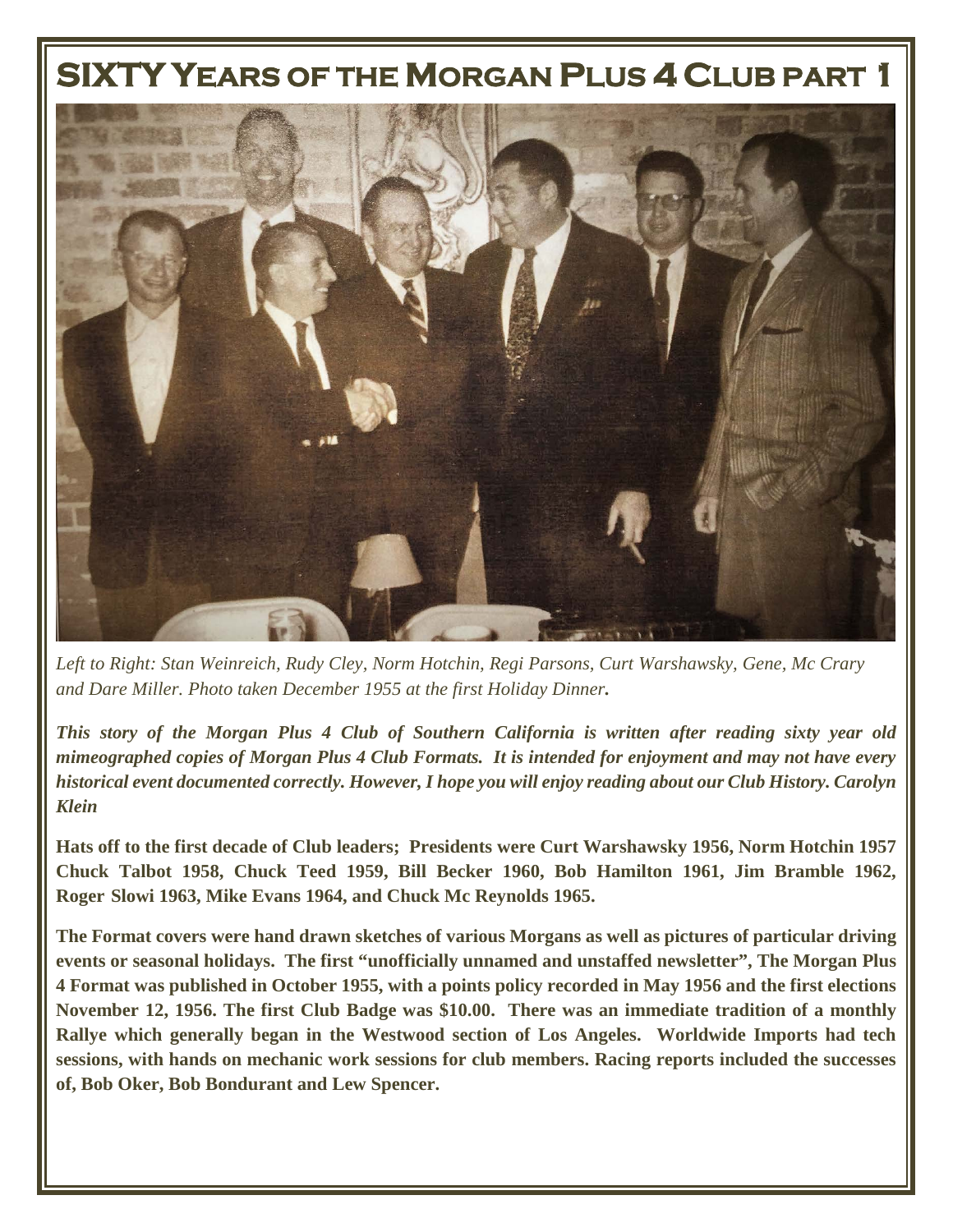

**Commencing with the December 1956 issue of the Format, it was noted it is now the "officially named" title of the monthly Club newsletter. Of note, this issue included a list of all Charter Members including Al Gebhard of San Pedro. Also included were Rallye articles for each month and a mention of one driver, a "feisty" Mollie Palmer (Miller).** 

**Snoopy began in July of 1957, sharing club social news of marriage, babies, travel, and assorted 'club gossip'. Each month had a short article about a club member and their interests. Tech tips were written to give mechanical instruction of keeping the Morgan running. The Morgan Plus 4 Club of Northern California regularly submitted news events for their Club.** 

**In 1958, the tradition of the Sky Ranch tour in the Sierras began; where the Northern and Southern California Morgan Clubs shared a festive weekend. In September 1958, the Club Concours was held at the Long Beach Veteran Hospital.** 

**British news was also covered, in the November 1958 Format, Peter Morgan took over leadership of the Morgan Factory when George Goodall retired. It was reported on June 15, 1959, that Mr. HFS Morgan died and his memorial service was held at Stoke Lacey Church, where perhaps some of you have visited.** 

**By 1959, the traditional Rallye was recorded monthly and two tours were scheduled; with Sky Ranch and Monterey for car racing noted. In October 1959, Club minutes were printed in Format for Club Members who could not attend, and in November 1959, the Club By-Laws were included. As noted, the Club Roster printed in November had 71 members and the Holiday Dinner was \$4.25.** 

**The location of the Club meeting was the Blarney Castle initially, until 1960, when the club moved to the Grand Prix Restaurant, and in 1962, meetings moved to the Cameo Room on Sunset Blvd. The Club meeting moved again in 1963, to the Kelbos Restaurant on Fairfax Avenue across the street from the Farmers Market. In 1964, the meetings were held at the Cockney Red Lion in Burbank, and July 1964 Pike's Glen Oaks in Glendale.** 

**The Morgan Club member participation was enthusiastic initially, and by 1962, an editorial noted club members had decreased participation and notes of encouraging attendance to make Club events successful were printed.**